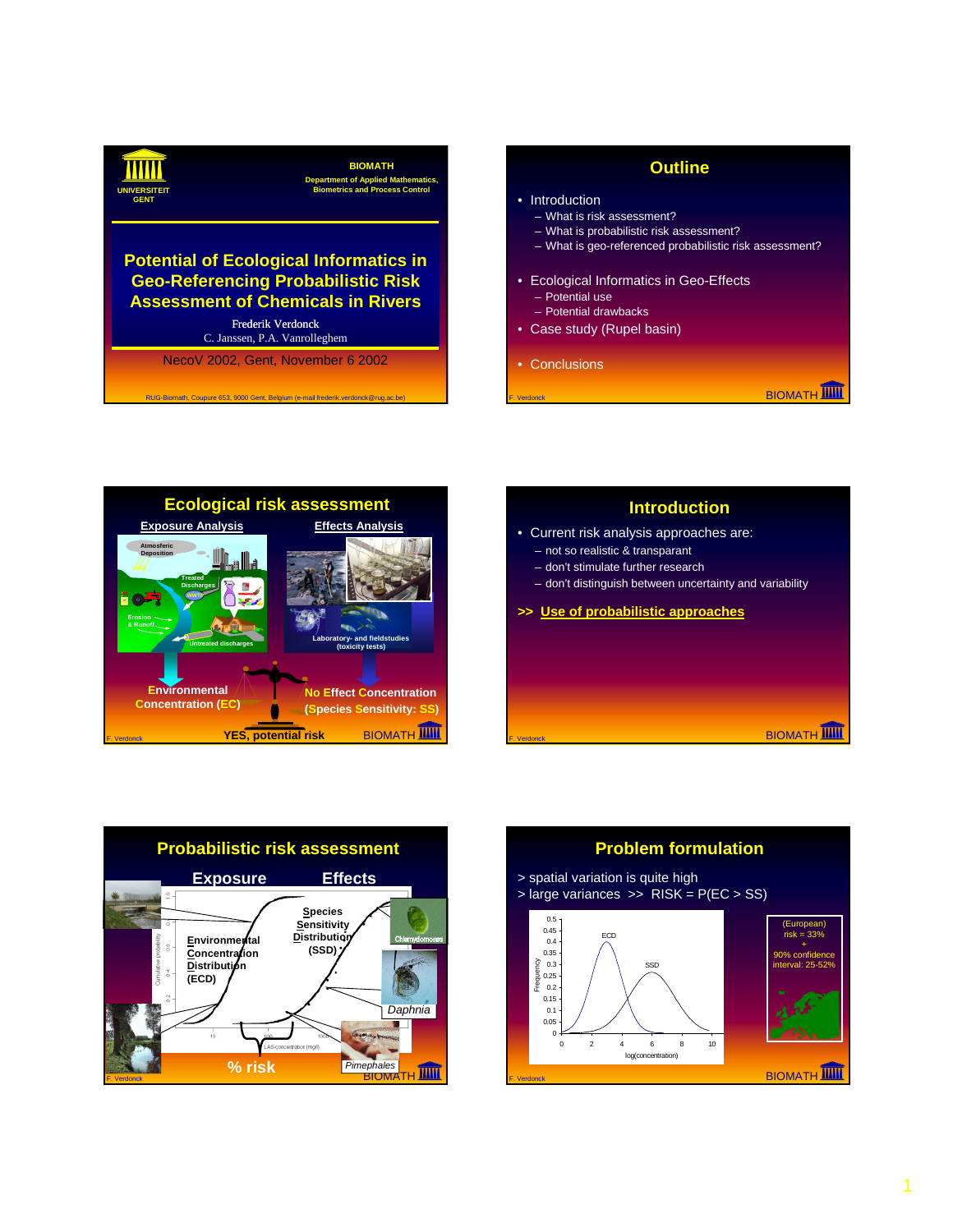









- Species presence: physico-chemical environmental circumstances create ecological niches resulting in different communities, biodiversity.
- Physico-chemical characteristics are also determining the bioavailability and toxicity of chemicals.